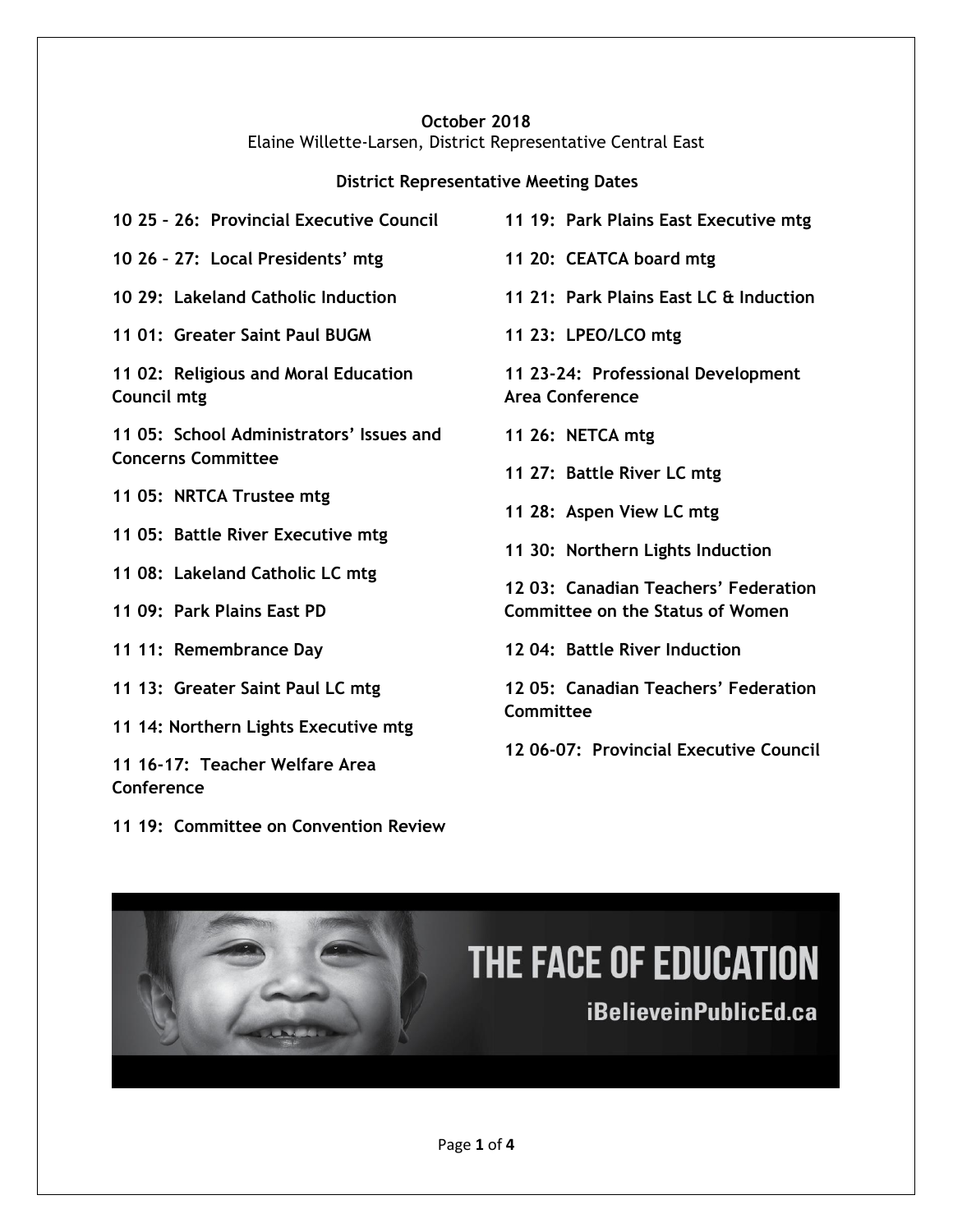#### **Government**

Public Education Pledge: We have created a public education campaign to raise the profile of public education as a concern in the minds of Albertans, to generate highly visible support from Albertans for public education and to demonstrate the united interests of teachers and students. **You are encouraged to sign the pledge online** and to encourage members of the public to do so. Take the pledge here  $\rightarrow$ <https://www.ibelieveinpubliced.ca/>

Our association has developed and funded an election readiness campaign within the framework of the Elections Finances Contribution Disclosure Act.

Local Communications and Local Political Engagement Officers will meet on November 23 at Barnett House. Much of their focus will be around the campaign and pledge.

Temporary staff have been hired to assist in the above efforts.

A facebook parent group from one Alberta school district faces a defamation lawsuit.

All of our **members only information** on our website requires members to login, then navigate to "My ATA", and then click on "Members Only". In this section you will currently find: collective bargaining updates, the bargainers' blog on 2018 negotiations, the members' update sign up, the association annual calendar, the school representative toolkit, talking points on a number of issues, and review of policy.

Review of policy is open for feedback by members until November 15<sup>th</sup>.

Summer Conference: 16 claims for the **child care subsidy** established by the Association were made this year. We are investigating other venues to hold Summer Conference because of the space and price squeeze in Banff.

Local Presidents met at Barnett House on Friday evening and Saturday. They will be reporting back on: Environmental Scan, Face of Education, Pledge for Public Education, Election Readiness, Emerging Local Issues, Questions, Election Procedures, and Issues.

As Janice Sledz our **Chief Financial Officer** is retiring, a new CFO has been selected – Pedro Carriel.

### **Professional Development**

Provincial Executive Council made the following decisions for **Northern Rivers Teachers' Convention Association:** 

- Created terms of reference for the trustee.
- Approved an initial constitution which includes member locals, representation, and executive officers.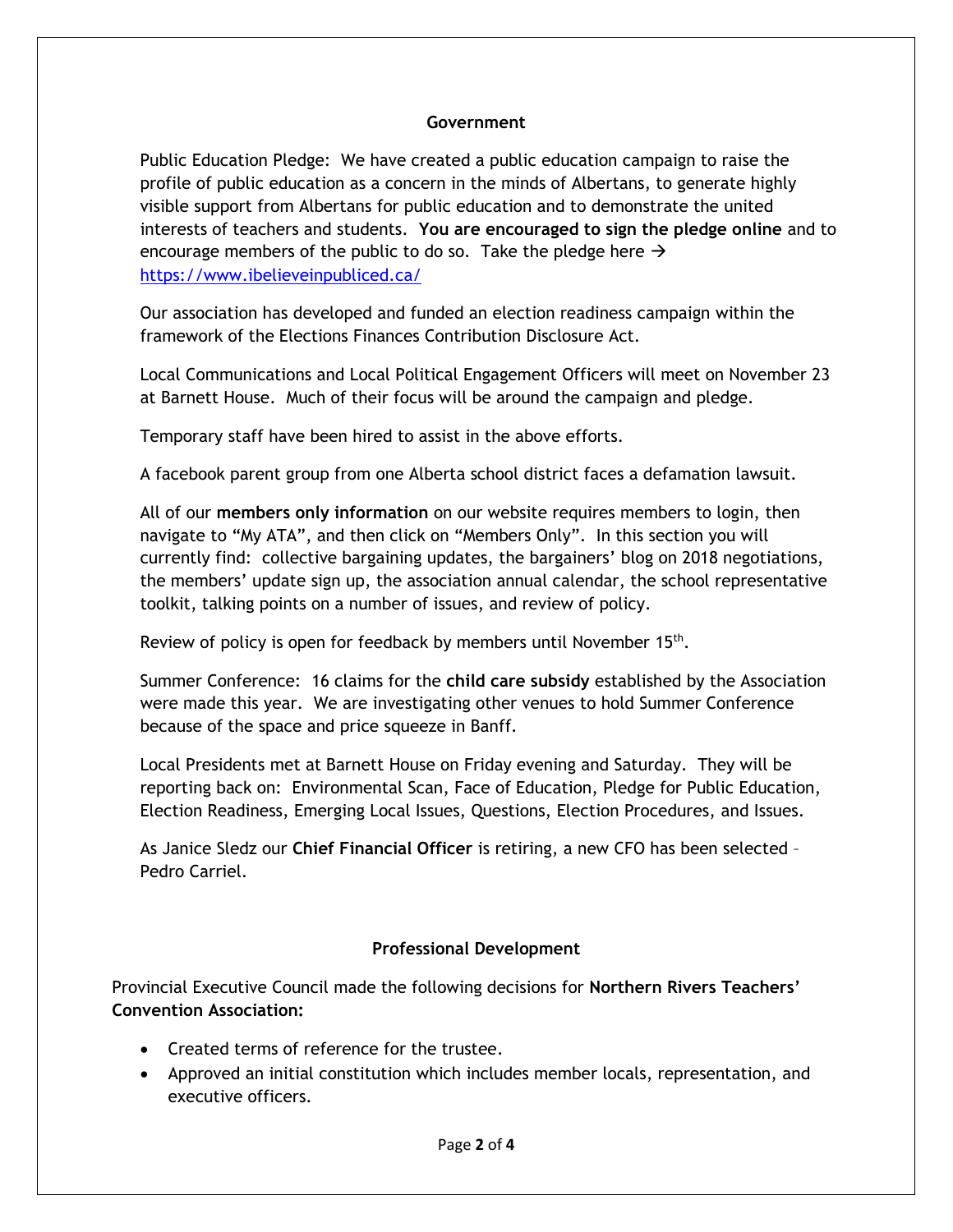• Amended the constitutions of CEATCA and NETCA to include dissolution of each convention association.

Diversity Equity and Homan Rights Committee (DEHR) announced their annual conference to be held **in conjunction** with Well Being of Children and Youth 2018 04 12-13 at DoubleTree by Hilton, Edmonton.

Curriculum will be approved for grades K-4 by December from Minister Eggen. Our Association is working diligently to ensure that the **validation and implementation** of this new curriculum is beneficial for students and teachers. Please check your email early November for a copy of the key findings of the Survey of Alberta K-4 Teachers on Curriculum Readiness and Essential Conditions for Implementation.

With the government creating a Leadership Quality Standard (LQS) and Superintendent Leadership Quality Standard (SLQS), principals and superintendents currently in leadership will be able to apply for and receive the appropriate credential. Those new to principalship or superintendency will require a one year certificate program. An **"In Service Program Leading to Leadership Certification"** will be provided for individuals who are currently in positions of assistant, associate or vice principal roles who wish to advance to principalships.

Provincial Executive Council received a preliminary report from the Committee on Convention Review containing **thirty recommendations.** The committee will meet to consider further actions.

### **Member Services**

Member services (MS) **provides assistance in relationships** between a teacher and their employer and the public. Specifically, MS supports teachers who receive transfer notice, suspension, termination notice, and others including health and criminal matters.

The call trends for the past year were released and the top three are: employment information, interpersonal relations/staff, and employer action.

The first meeting of our Understanding Aggression Committee will occur in November.

# **Teacher Welfare**

**Thirteen bargaining units** remain unsettled. Most of these are in the process of mediation.

Issues before Teacher Welfare (TW):

**EXTRE** contribution rates decreased beginning in September yet payrolls are still deducting the 2018 January-August amount. Check your pay stubs!